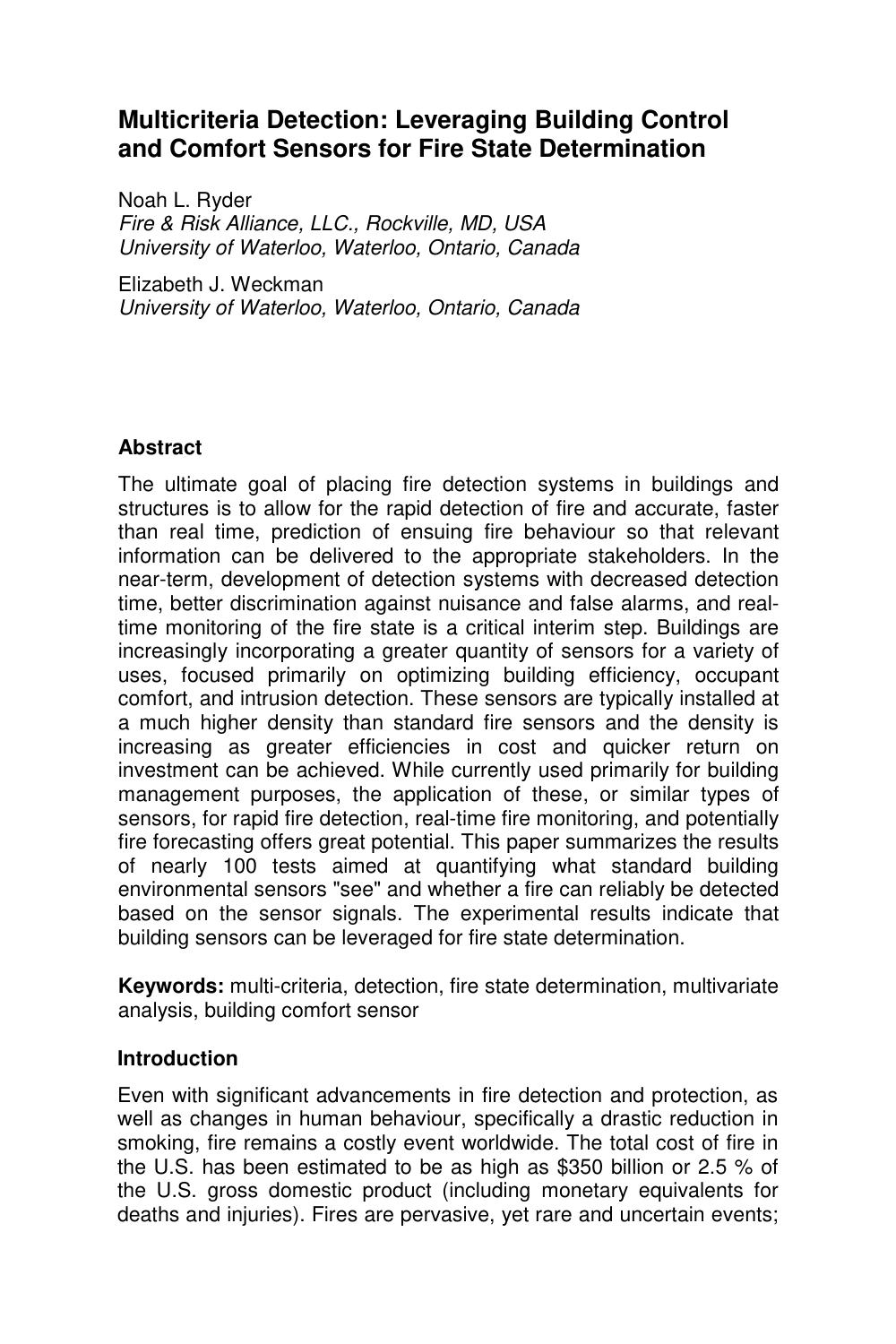the probability of a fire occurring in any given structure during its lifetime is relatively low. The unforeseeable nature of fire and its ability for rapid growth requires timely sensing and the transfer of useful information for effective mitigation (prevention or response). The greater the delay in sensing a fire, the larger the potential loss. In order to advance the state of fire detection and response, typical fire signatures, as discerned by a wide range of sensor typologies, must be better characterized and understood.

Analogous to the human detection process, any effective fire detection system must be able to detect a change in a monitored condition, decipher its meaning, ensure that the interpretation is correct and that it indicates a fire, and then finally to provide notice to the interested parties in a sufficient amount of time that a safe egress can be effected. This is a non-trivial task to which a large portion of the field of fire research has been dedicated [1-7].

Limitations in the current state of the art in fire sensing technology, coupled with a general lack of information on useful sensor signals that might arise from a developing fire environment, both in the near and far field, provide ample opportunity to advance science in the areas of fire characterization, sensor signatures, detection algorithms, and multicriteria sensing systems, in particular as it relates to "non-standard" fire sensors.

Thus, the present day challenges with fire detection may be summed into several distinct areas: a lack of understanding and definition of the characteristics of the fire environment; how these characteristics can be positively identified against any background signals in order to minimize the current high false/nuisance alarm rate; what sensors provide useful information at what stages of a fire; lack of fire sensor density; and what sensor combination and density can provide the highest reliability of detection.

### **Objective and Methodology**

An exploratory study was conducted to examine the potential for leveraging building environmental and comfort sensors for rapid fire detection and fire growth determination, or more generally fire-state determination. Temperature, relative humidity, light, pressure, and a number of gas species were measured during the testing. The research conducted to date examined small, medium, and large-scale testing of fuels and sensor response including nuisance source identification and the potential for fire-state determination. The experiments were designed to systematically evaluate sensor performance for a range of fire locations and sizes [8].

The initial testing leveraged off-the-shelf sensors while the complex living room fires expanded the sensor suite to include a custom sensor block which incorporated a series of inexpensive electrochemical gas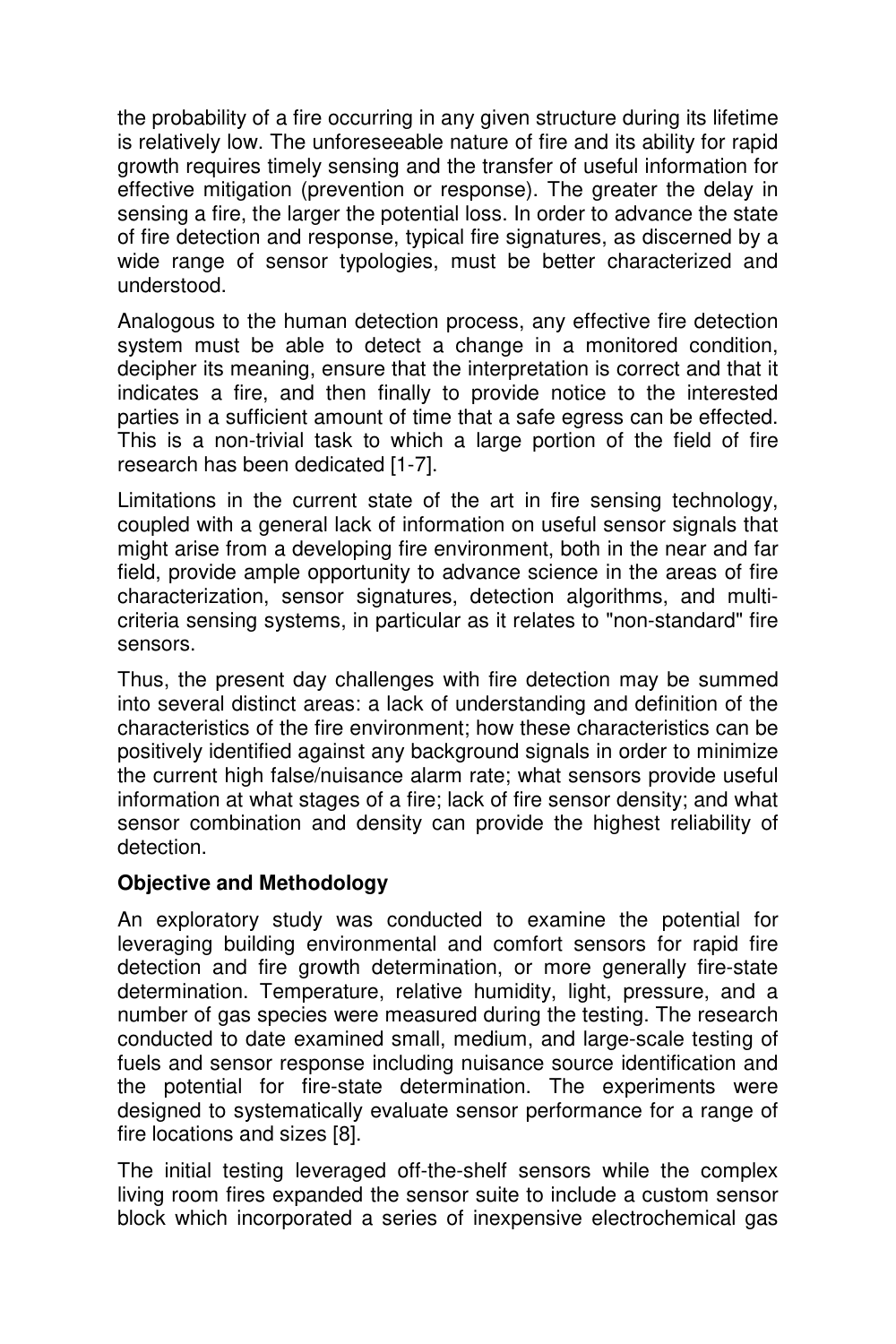sensors to monitor the environmental conditions in the fire room [9]. These were introduced as an increasing number of commercial, residential, and other environments and consumer devices are incorporating air quality sensors for comfort and health monitoring, though they have yet to be leveraged for fire state determination purposes.

The fire tests were conducted at the University of Waterloo Live Fire Research Facility "Burn House", a two-story steel structure designed to accommodate large scale fire experiments. The structure is fire hardened with a 120 m<sup>2</sup> floor area per floor and a total structure volume of approximately 290 m<sup>3</sup>. For the small scale experiments a room nominally 3.3 m x 3.3 m x 2.5 m tall was utilized with a standard size open door, while the large scale testing involved the entire burn structure, Fig. 1.



**FIRST FLOOR** 

**SECOND FLOOR** 

Fig. 1. Floor plan of the large scale test facility.

The small scale testing utilized heptane and ethanol pool fires of various sizes to ensure a consistently repeatable fire source. The pool diameters corresponded to heat release rates ranging from approximately 3 kW to 100 kW (32 mm - 200 mm diameter pools) with sufficient fuel depth to achieve a steady state burning period.

Additionally, a range of nuisance sources were included in the test series to determine the sensor response to typical potential nuisance sources. While traditional nuisance sources include items that may create particulates (i.e. dust, steam, or others) or other products that might produce a false alarm, the range of potential nuisance sources expands when humidity, light, pressure, and other variables are introduced. As such the traditional nuisance sources were expanded to include constant and flickering light sources, heat sources, steam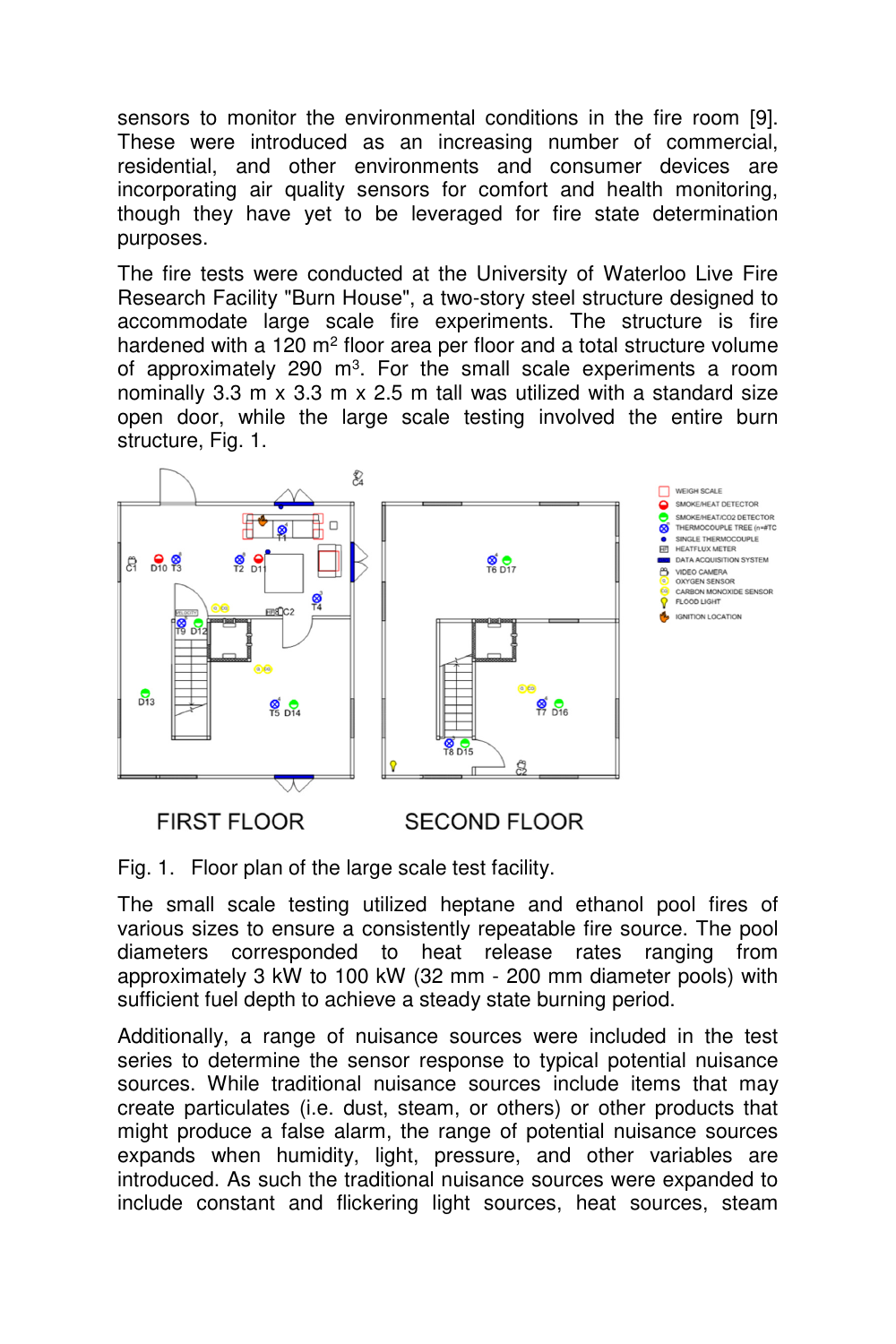sources, smouldering newsprint, and other potential sources of stray signals that might be encountered in an early fire situation.

Nine large scale tests were conducted with identical fuel arrangements, though the specific fuel composition varied. For this study a representative sample of data is provided covering the tests which were analysed. The primary fuel load consisted of an upholstered sofa. While additional fuel load was present in the form of an upholstered chair and coffee tables, the fire did not spread to these items and thus they are not addressed further in this study.

### **Results**

The experimental program indicated that the range of sensors tested were capable of detecting and discerning fire and non-fire scenarios and also providing additional information on the fire state rather than simply the binary fire-non/fire signal provided by most standard detectors. The light intensity standard responded in the shortest timeframe and also reflected the dynamic nature of the flame. Even for a fixed pool fire the flame flickering was observable in the measured light intensity, Fig. 2. In the "simple" fuel experiments the rate of change of temperature, humidity, and light all allowed for differentiation between fire and non-fire scenarios, Fig. 3. In addition, when the signals for each parameter are examined in conjunction with each other, threshold values and logic can be applied to further reduce false alarms.



Fig. 2. Variation in light intensity from flame flickering at 0.25 s increments.

Similar to the trends observed in the small-scale testing, the large scale testing yielded conditions with changes in room characteristics that could be observed by the sensors and thereby allowed for the identification of a fire. The sensors observed the fire state at different times in the experiments, Fig. 4. Typically, the light sensor was the first to notice an observable change in signal followed by the relative humidity sensor, gas sensors for  $O<sub>2</sub>$  and  $CO<sub>2</sub>$  and finally the temperature sensor. The pressure sensor did not observe any noticeable repeatable changes during the tests.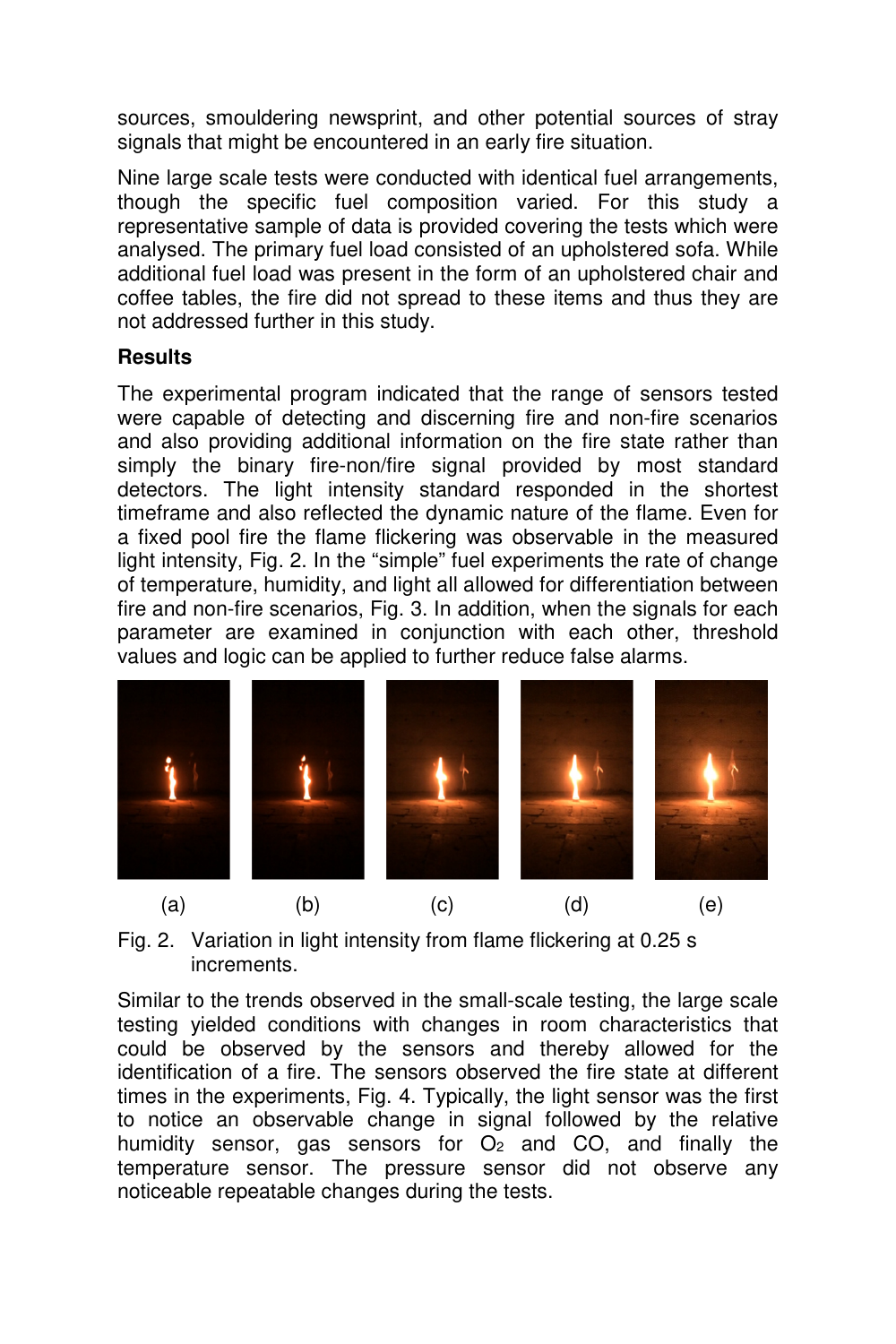Equally significant, the nuisance sources tested resulted in different sensor signals being observed, thus it appears possible to decipher a fire vs. non-fire signature using the specified sensors as well as to ascertain information on the fire state.



Fig. 3. Rate of change observed in Relative Humidity (a) and Temperature (b).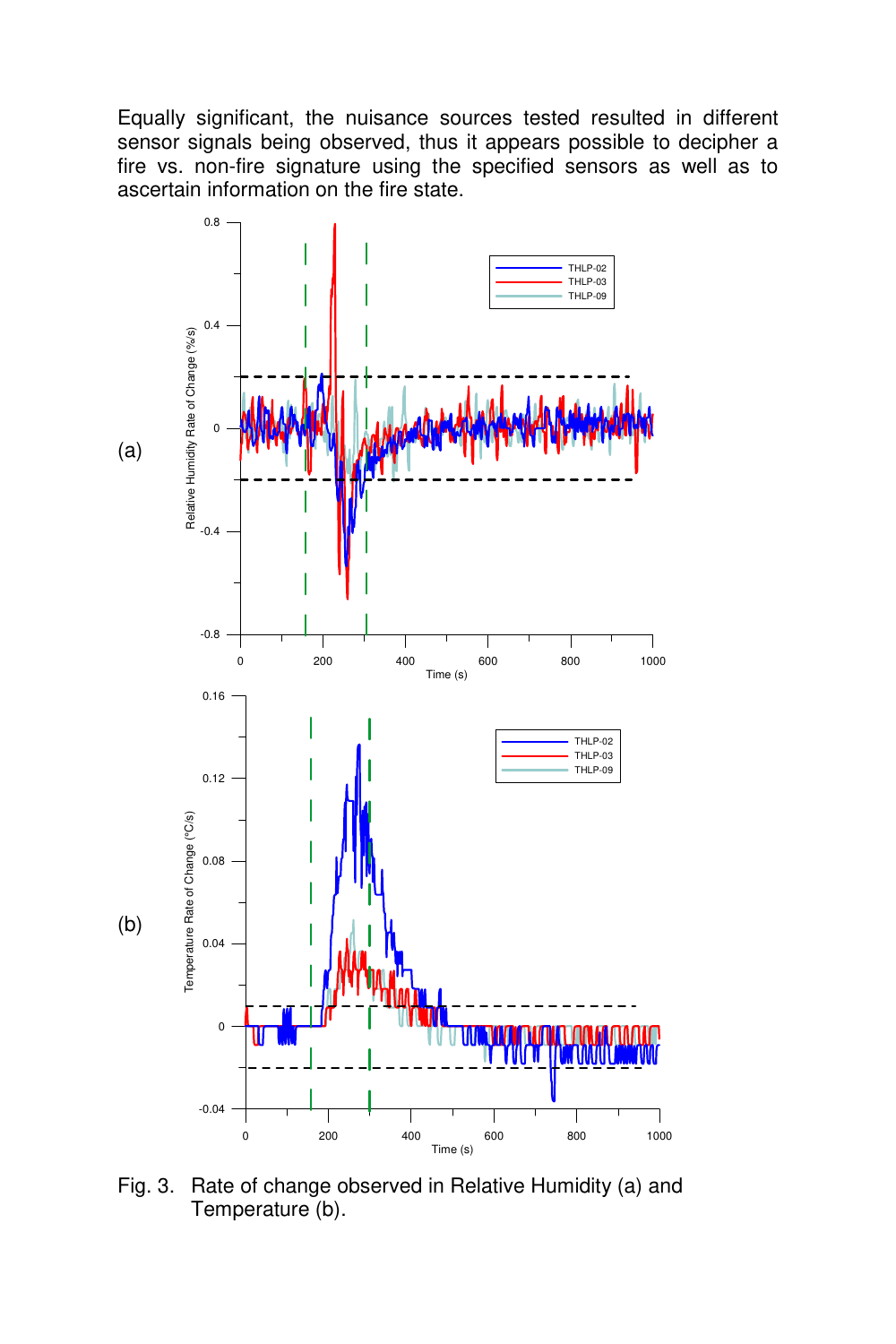It was observed that as the HRR increased the observed light intensity and heat flux trended with the HRR. The products of combustion similarly increased while the  $O<sub>2</sub>$  was observed to decrease. The light intensity from the building sensor showed the quickest response to a change in HRR. The observed light intensity declines as the sensor is obscured, consistent with the smoke layer heights observed in the testing.



Fig. 4. Measured heat release rate, light intensity, heat flux,  $O<sub>2</sub>$  and CO concentration during full scale test.

### **Summary and Conclusion**

This study showed the promise posed by existing and future sensors to be leveraged for fire detection and monitoring purposes. The commercial sensor packages showed that they were capable of detecting fires as small as 5 kW and reliably could differentiate fires as small as 15 kW. Additionally, nuisance sources and smouldering sources could be distinguished from flaming fire scenarios.

With sensor systems being integrated into new and existing structures, the availability of sensors which may be leveraged for fire state determination will only increase in time. The initial success of this preliminary test series indicates that they show promise as an additional information source for fire detection purposes.